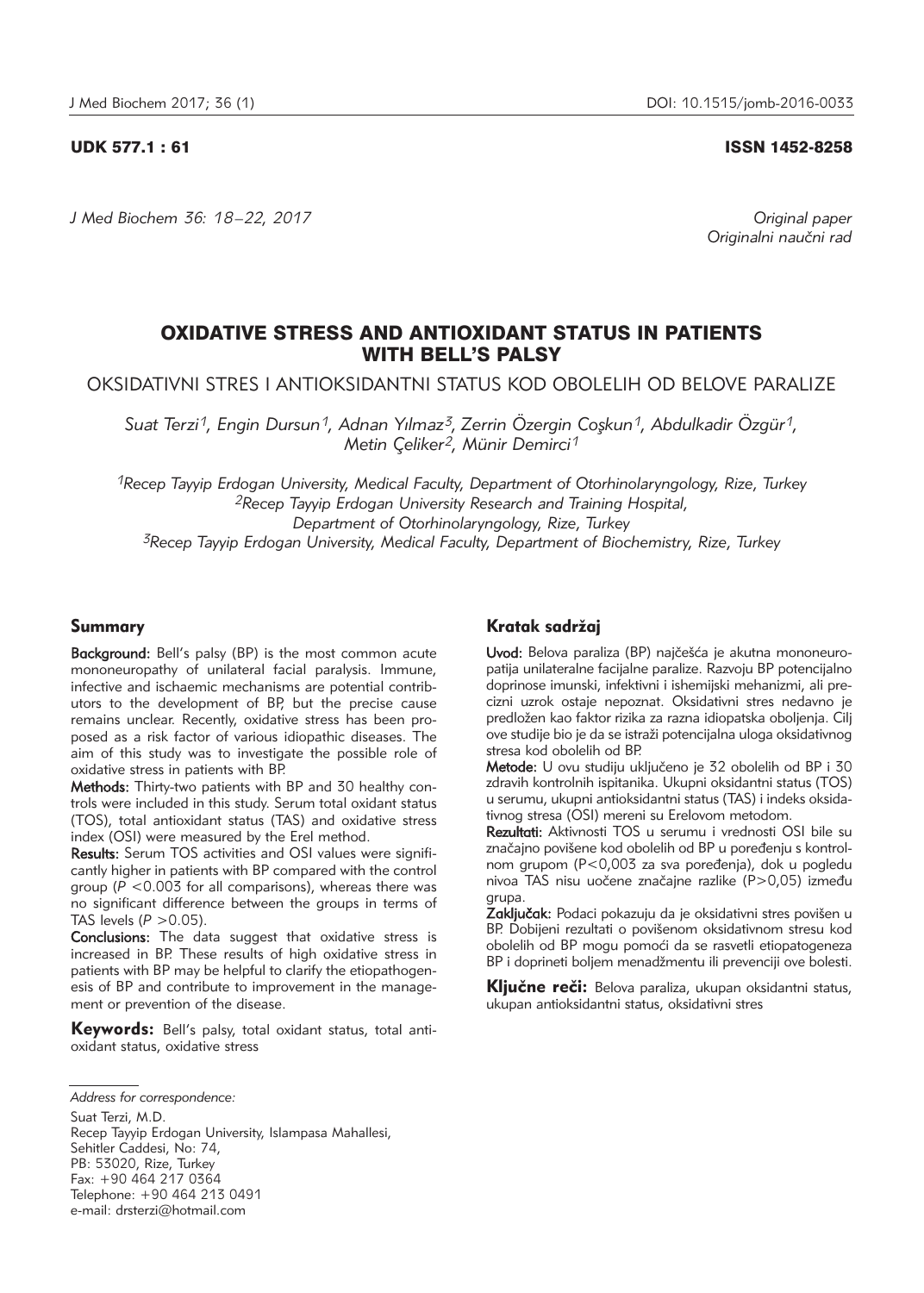# Introduction

Bell's Palsy (BP), named after the Scottish anatomist and surgeon Sir Charles Bell who first described it, is a disease that occurs as a result of seventh cranial nerve (facial nerve) dysfunction. It is characterized by facial paralysis, leading to an inability to control the facial muscles on the affected side without a known cause (1), and is the most common acute mononeuropathy, accounting for approximately 60%–75% of all cases of unilateral facial paralysis (2, 3). The incidence of BP ranges from 11.5 to 40.2 in 100,000 cases. The exact aetiology and pathogenesis of the disease is still debated, although it is thought to occur as a result of vascular ischemia, autoimmunity or a viral infection of the nerve sheath (3, 4). Among these, the most commonly accepted aetiology is that of viral infection. Although direct proof has not yet been obtained, increasing evidence suggests that latent herpes virus (herpes simplex virus (HSV) type 1 and herpes zoster virus) reactivation in the geniculate ganglion causes this paralysis. Additionally, isolation of herpes virus DNA from the facial nerve through sensitive polymerase chain reaction techniques during acute paralysis supports this hypothesis (5–7). Nevertheless, the reasons for the activation of latent viruses remain to be elucidated (3, 8).

Oxidative stress (OS) is a condition associated with excess production of reactive oxygen species arising through various oxidation pathways and a disruption of the oxidant-antioxidant balance due to a decrease in total antioxidant capacity. Further, it is thought to play an important role in several inflammatory diseases and the antioxidant system is considered to be related to immunity (9–12).

To date, there has been no report investigating OS in BP. Therefore, the present study aims to identify the role of OS in patients with BP by measuring the levels of total oxidant status (TOS), total antioxidant status (TAS) and oxidative stress index (OSI).

#### Materials and Methods

## *Patient selection*

A total of 32 patients diagnosed with acute facial palsy (15 males and 17 females) between January 2014 and March 2016 were included in the study. Patients were subjected to a detailed ear nose throat, neurological and systemic examination. Radiological imaging was performed when necessary in order to identify the possible aetiology of facial paralysis; patients identified with a cause were excluded. Additionally, patients with chronic diseases or malignancies, those administered long-term medication, and smokers were excluded from the study.

Age- and sex-matched healthy subjects  $(n=30)$ who showed no signs of any systemic disease were included in the study as the control group. The subjects in the control group were asymptomatic with an unremarkable medical history and a normal physical examination. None of the control subjects were taking antioxidant vitamin supplements.

The study was approved by the local ethics committee of the authors' institution (Protocol No: 2016- 50) and was performed according to the principles of the Declaration of Helsinki. Written consent was obtained from all patients before inclusion in the study.

#### *Blood sample collection*

After overnight fasting, peripheral venous blood samples were taken from patients and controls. Following coagulation, samples were immediately separated from the cells by centrifugation at 3000 g for 10 minutes, and then stored at 80 °C until determination of oxidative status via measurement of TOS and TAS levels through photometric methods (Architect C1600, Abbott Laboratories, Abbott Park, Chicago, Illinois, USA).

#### *Analysis of blood samples*

*Measurement of TOS.* The TOS of serum was determined by using a novel automated method (13). Oxidants present in the sample oxidize the ferrous iono-dianisidine complex to ferric ion. The oxidation reaction is enhanced by glycerol molecules, which are abundantly present in the reaction medium. Ferric ion reacts with xylenol orange in an acidic medium to produce a coloured complex. The intensity of the colour, which can be measured spectrophotometrically, is related to the total amount of oxidant molecules in the sample. The assay is calibrated with hydrogen peroxide and results are expressed in terms of micromolar hydrogen peroxide  $(H_2O_2)$  equivalents per litre (umol  $H_2O_2$  equiv/L).

*Measurement of TAS.* The TAS of serum was determined using an automated analyser (Architect C1600) (14). Briefly, potent free-radical reactions were initiated through the production of a hydroxyl radical via the Fenton reaction, and the reaction rates were monitored by following the absorbance of coloured dianisidyl radicals. Using this method, the antioxidative effect of the sample against potent freeradical reactions, which were initiated by the synthesized hydroxyl radical, was measured. Both intra- and inter-assay coefficients of variation were lower than 3%. Data were expressed as mmol trolox equiv/L.

# *Measurement of OSI*

OSI was calculated by dividing the TOS by the TAS. Data were expressed in »arbitrary units« (AU) and calculated using the following formula (13):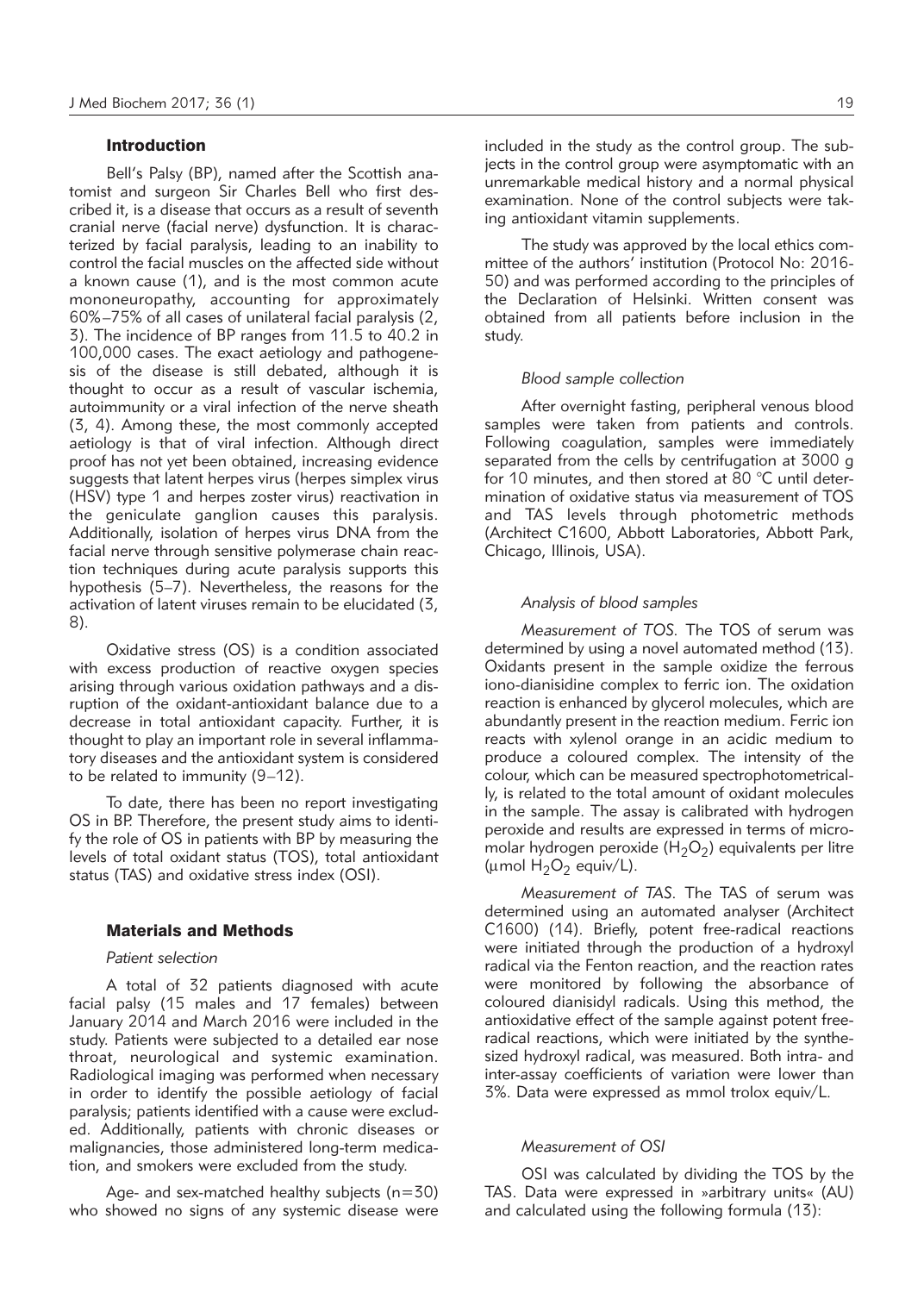OSI (AU) = TOS ( $\mu$ mol H<sub>2</sub>O<sub>2</sub> equiv/L)/TAS (mmol trolox equiv/L).

#### *Statistical analysis*

Data were analysed with SPSS version 15.0 for Windows (SPSS Inc., Chicago, IL, USA). Distributions of the groups were analysed using the one-sample Kolmogorov–Smirnov test. Additionally, the parametric variables were compared using the Student *t*-test, whereas the non-parametric continuous variables were compared with the Mann–Whitney U test. A *P* value of less than 0.05 was regarded as statistically significant.

# **Results**

Thirty-two patients with BP and 30 healthy subjects were included in the study. There were 15 males (46.8%) and 17 females (53.2%) in the patient group and 15 females (50%) and 15 males (50%) in the control group. Mean age was  $42 \pm 8$  years (14-68) years) in the patient group and  $43 \pm 7$  (15–70 years) in the control group. The groups were statistically similar in terms of age and sex  $(P > 0.05)$ .

TOS and OSI levels were detected to be significantly higher in the patient group compared to the control group (*P* <0.05). However, there was no significant difference for TAS (P > 0.05). A comparison of TAS, TOS and OSI data of the groups is presented in *Table I*.

# **Discussion**

The present study evaluates the relationship between OS and BP. The most common form of facial palsy is idiopathic facial palsy, also known as BP. The precise cause of BP remains unclear (2, 3), although autoimmunity, viral infective and ischaemic mechanisms are believed to play an important role in this disease (4, 5). Of these, the viral theory has been the most widely accepted. McCormick (6), who firstly claimed the viral aetiology theory for BP, argued that there was an acute inflammatory neuropathy at the facial nerve in the presence of HSV in the geniculate ganglion. Later, in 1996, Murakami et al. (5) isolated the HSV genome from the endoneurial fluid of the facial nerve in BP, supporting the theory of a viral aetiology. The activation of the latent herpes virus under certain circumstances in the geniculate ganglion was considered to cause paralysis. However, the reason for the reactivation of the virus in the latent state remains to be elucidated.

OS represents an imbalance between reactive oxygen species and the antioxidant defence capacity of the body. Excess levels of free radicals or decreased antioxidant capacity may lead to OS. Previous studies have shown that OS leads to DNA and endothelial damage, and it has been reported as the underlying reason for various diseases (6, 7).

The various oxidant and antioxidant molecules in blood serum can be detected through different methods using several laboratory kits, with their individual measurement being impractical, time consuming and labour intensive, and requiring complicated techniques. Herein, instead of measuring the levels of the various oxidant and antioxidant molecules separately, TOS and TAS were measured through a method recently developed by Erel (13, 14).

To the best of our knowledge, this is the first study evaluating OS in BP. The results showed that OSI and TOS levels were higher in patients with BP compared with healthy subjects. However, there was no significant difference in terms of TAS levels between the groups. OSI represents the ratio of TOS to TAS, leading to a more objective evaluation than the measurement of OS. The widely accepted theory regarding the etiopathogenesis of BP is that compression of the facial nerve occurs due to oedema in the facial nerve canal as a result of an acute inflammatory neuropathy. This neuropathy is suspected to occur due to activation of latent HVS viral infection or an autoimmune reaction. However, the exact events leading to this inflammation remain unknown (3, 5, 8, 15). It is likely that the increased OS levels observed herein may play a role in the development of BP. However, since there are no previous studies assessing OS in BP the results could not be com-

Table I Total antioxidant status (TAS), total oxidant status (TOS), and the oxidative stress index (OSI) of patients with BP and control subjects.

|                              | Patient Group (n=32)       | Control Group ( $n=30$ ) |           |
|------------------------------|----------------------------|--------------------------|-----------|
| TAS ( $\mu$ mol Trolox Eq/L) | $1.4 \pm 0.2$ (1.1–1.8)    | $1.8 \pm 0.2$ (1-2.3)    | 0.713     |
| TOS (µmol $H_2O_2$ Eq/L)     | $17.2 \pm 14.2$ (3.2–52.6) | $8.4 \pm 5.9$ (2.3-24)   | $0.003*$  |
| OSI (arbitrary unit)         | $12.2 + 9.4$               | $4.6 \pm 3.2$            | $0.002**$ |

\* Statistically significant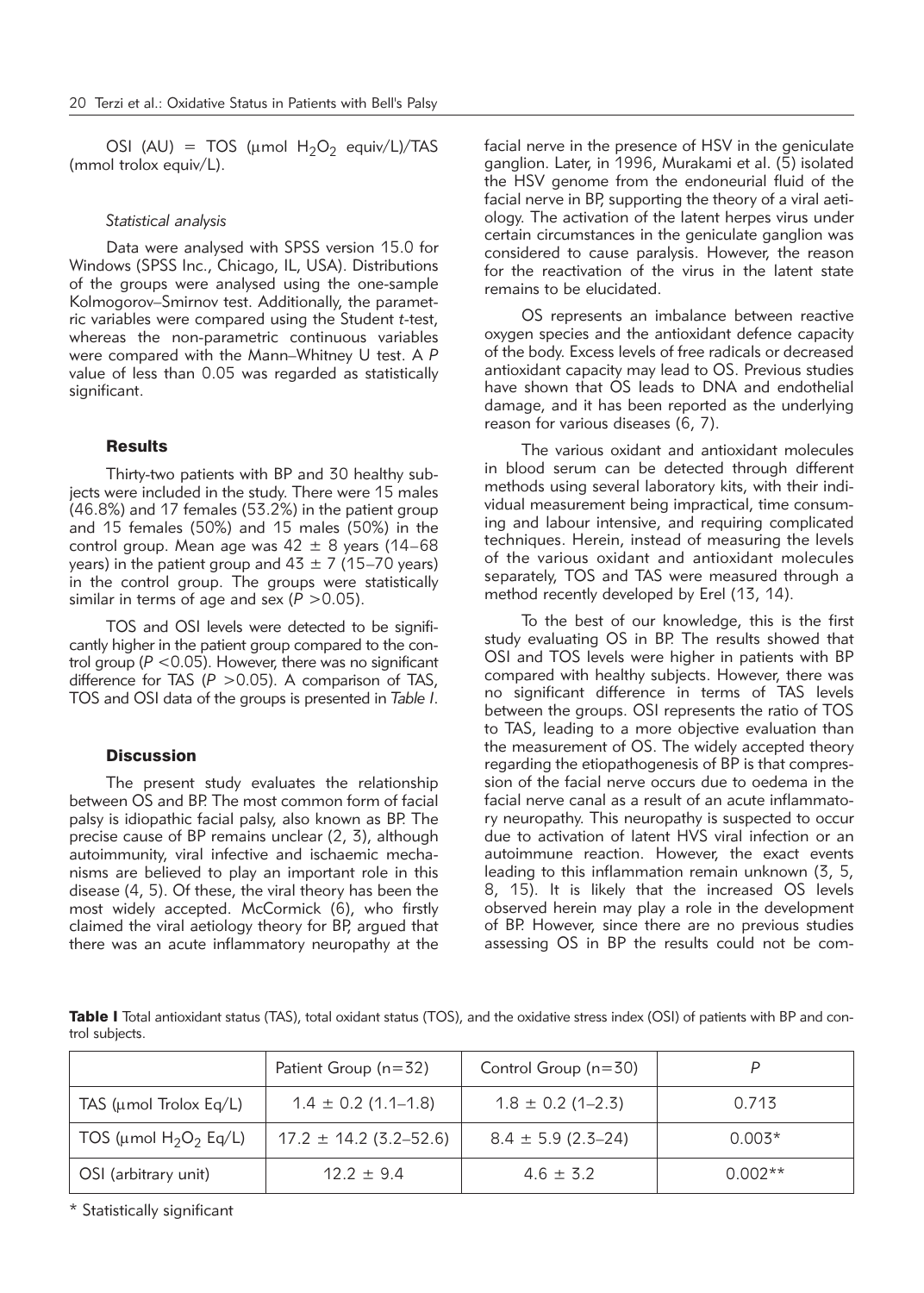pared. Nevertheless, it is well known that BP is more common in patients with diabetes mellitus and pregnant women, especially those in the third trimester (16, 17). Increased TOS and OSI levels and defects of antioxidant protection have been shown in studies investigating the OS status in patients with diabetes mellitus (18, 19). Similarly, increased OS and decreased TAS were reported during pregnancy in studies evaluating OSI (20). Additionally, Capaccio et al. (10) assessed OSI in patients with idiopathic sudden sensorineural hearing loss, which is a similar disease to BP in terms of etiopathogenesis and treatment, and reported a significantly higher OSI in cases compared with controls. Considering these results, the higher incidence of both OS and BP in diabetes mellitus patients and pregnant women supports the link between high OS status and BP determined in the patient group herein.

There are some limitations to the present study. Firstly, since it was the first study evaluating OS levels in cases with BP, it was not possible to compare the

### **References**

- 1. Eviston TJ, Croxson GR, Kennedy PG, Hadlock T, Krishnan AV. BP: aetiology, clinical features and multidisciplinary care. J Neurol Neurosurg Psychiatry 2015; 86: 1356–61.
- 2. Peitersen E. BP: the spontaneous course of 2,500 peri pheral facial nerve palsies of different etiologies. Acta Otolaryngol Suppl 2002; 549: 4–30.
- 3. Greco A, Gallo A, Fusconi M, Marinelli C, Macri GF, de Vincentiis M. BP and autoimmunity. Autoimmun Rev 2012; 12: 323–8.
- 4. Yeo SW, Lee DH, Jun BC, Chang KH, Park YS. Analysis of prognostic factors in BP and Ramsay Hunt syndrome. Auris Nasus Larynx 2007; 34: 159–64.
- 5. Murakami S, Mizobuchi M, Nakashiro Y, Doi T, Hato N, Yanagihara N. Bell palsy and herpes simplex virus: identification of viral DNA in endoneurial fluid and muscle. Ann Intern Med 1996; 124: 27–30.
- 6. McCormick DP. Herpes simplex virus as a cause of BP. 1972. Rev Med Virol 2000; 10: 285–9.
- 7. May M, Klein SR. Differential diagnosis of facial nerve palsy. Otolaryngol Clin North Am 1991; 24: 613–45.
- 8. Linder T, Bossart W, Bodmer D. BP and Herpes simplex virus: fact or mystery? Otol Neurotol 2005; 26: 109–13.
- 9. Briganti S, Picardo M. Antioxidant activity, lipid peroxidation and skin diseases. What's new. J Eur Acad Dermatol Venereol 2003; 17: 663–9.
- 10. Capaccio P, Pignataro L, Gaini LM, Sigismund PE, Novembrino C, De Giuseppe R, et al. Unbalanced oxida-

present results with those of previous reports. Additionally, it would be better to group patients according to the stage of disease, but this could not be done due to the lack of a sufficiently high number of patients. Finally, the OS status of patients before and after treatment and the correlation between treatment responses were not analysed.

# Conclusion

The data presented herein suggests that OS is increased in BP and may thus help to clarify the etiopathogenesis of the disease. Future studies investigating the origin of OS in BP patients with a larger patient population are warranted.

# Conflict of interest statement

The authors stated that they have no conflicts of interest.

tive status in idiopathic sudden sensorineural hearing loss. Eur Arch Otorhinolaryngol 2012; 269: 449–53.

- 11. Cokluk E, Sekeroglu MR, Aslan M, Balahoroglu R, Bilgili SG, Huyut Z. Determining oxidant and antioxidant status in patients with genital warts. Redox Rep 2015; 20: 210–4.
- 12. Motor S, Ozturk S, Ozcan O, Gurpinar AB, Can Y, Yuksel R, et al. Evaluation of total antioxidant status, total oxidant status and oxidative stress index in patients with alopecia areata. Int J Clin Exp Med 2014; 7: 1089–93.
- 13. Erel O. A new automated colorimetric method for measuring total oxidant status. Clin Biochem 2005; 38: 1103–11.
- 14. Erel O. A novel automated direct measurement method for total antioxidant capacity using a new generation, more stable ABTS radical cation. Clin Biochem 2004; 37: 277–85.
- 15. Singh YA, Saini M. Evaluation of systemic antioxidant level and oxidative stress in relation to lifestyle and disease progression in asthmatic patients J Med Biochem 2016; 35: 55–62.
- 16. Hilsinger RL Jr, Adour KK, Doty HE. Idiopathic facial paralysis, pregnancy, and the menstrual cycle. Ann Otol Rhinol Laryngol 1975; 84(4 Pt 1): 433–42.
- 17. Glass GE, Tzafetta K. BP: a summary of current evidence and referral algorithm. Fam Pract 2014; 31: 631–42.
- 18. Uzar E, Tamam Y, Evliyaoglu O, Tuzcu A, Beyaz C, Acar A, et al. Serum prolidase activity and oxidative status in